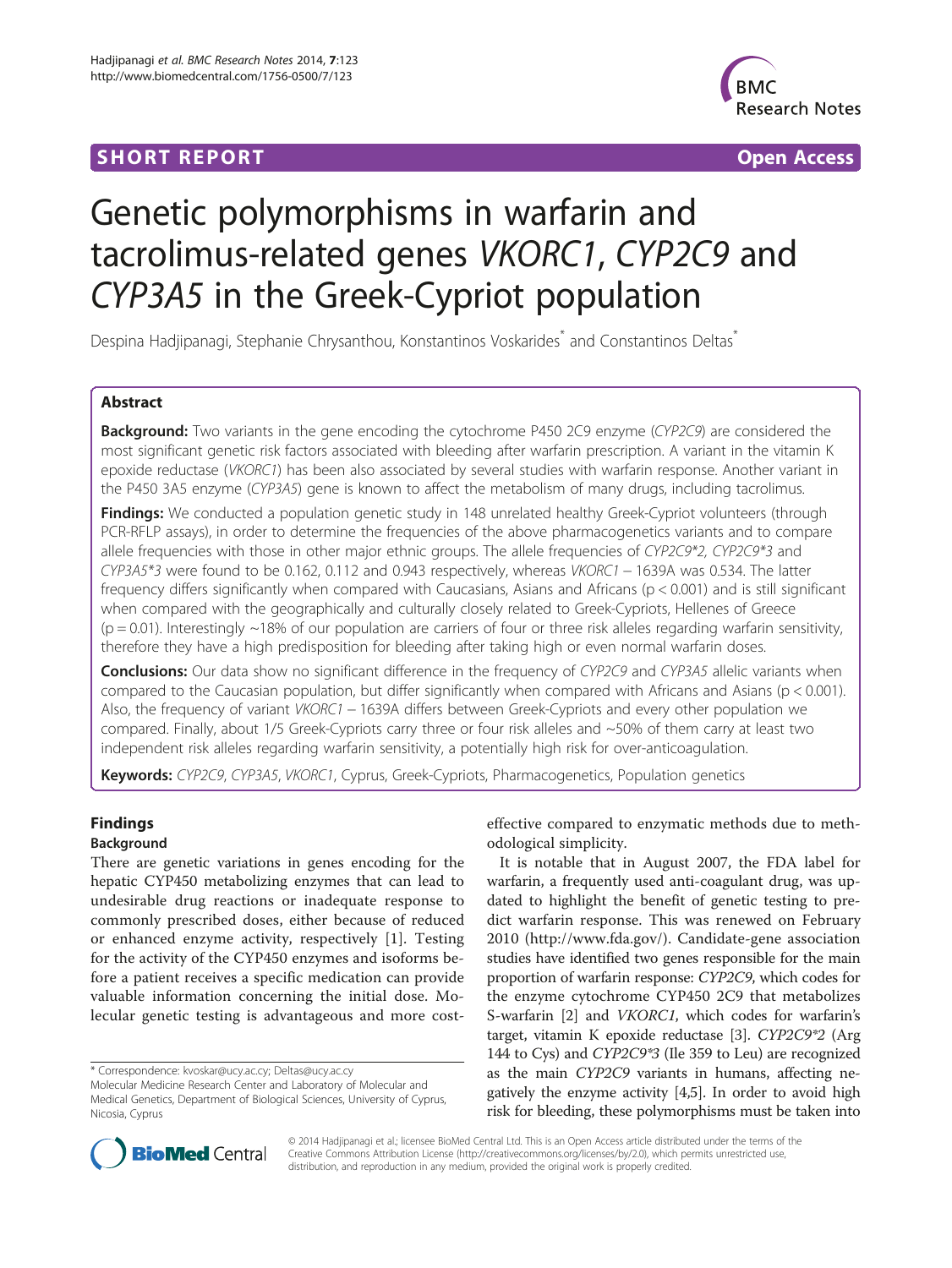| n   | <b>VKORC1 -1639AG</b> |       |       | CYP2C9  |         |         | CYP2C9  |         |         | CYP3A5  |         |         |
|-----|-----------------------|-------|-------|---------|---------|---------|---------|---------|---------|---------|---------|---------|
|     | АΑ                    | AG    | GG    | $*1/*1$ | $*1/*2$ | $*2/*2$ | $*1/*1$ | $*1/*3$ | $*3/*3$ | $*1/*1$ | $*1/*3$ | $*3/*3$ |
| 148 | 44                    |       | 34    | 107     | 34      |         |         | 33      |         |         |         |         |
| 100 | 29.7%                 | 47.3% | 23.0% | 72.3%   | 23.0%   | 4.7%    | 7.7%    | 22.3%   | 0%      | 0%      | 1.5%    | 88.5%   |

<span id="page-1-0"></span>Table 1 Genotype distribution of the four pharmacogenetics variants in the Greek-Cypriot population

account before warfarin treatment [\[6\]](#page-3-0). Warfarin-dosing algorithms that incorporate CYP2C9 and VKORC1 genetic profile seem to predict pretty accurately the required warfarin dose for each patient [[7,8\]](#page-3-0).

The CYP3A5 gene represents the major extrahepatic isoform of CYP3A gene family and in association with CYP3A4 are responsible for the metabolism of over 50% of all the clinically used drugs [\[9\]](#page-3-0). Some studies pay special attention at the frequent CYP3A5\*3 allele and tacrolimus dosing [\[10](#page-3-0)], a frequently used immunosuppressant drug. It is recommended that homozygous CYP3A5\*3/\*3 patients receive roughly a 50% lower initial tacrolimus dose than patients with at least one wild type CYP3A5\*1 allele as a result of the difference observed in oral clearance [\[10,11](#page-3-0)].

According to the available bibliography, it is more than evident that different human populations can differ significantly in genetic allelic frequencies for drug metabolism genes [\[12](#page-3-0)]. The purpose of the present study was to investigate for the first time the prevalence of the most common allelic variants of VKORC1, CYP2C9 and CYP3A5 in a representative sample of the Greek-Cypriot population, and to compare these data with existing published data from other populations.

## Methods

## Subjects

Genomic DNA isolated from whole peripheral blood [[13](#page-3-0)] from 148 male healthy unrelated Greek-Cypriot subjects over 20 years old, was used for this study. The population of Greek-Cypriots is 660,000 (census of 2011), therefore the number of 148 individuals represents adequately our population. The subjects were selected according to their origin, aiming at even geographical coverage of all the provinces of Cyprus, including mountainous areas, thereby avoiding population stratification. We enrolled only male subjects for this study due to the fact we had more information about their geographic origin in contrast with females, because of their participation in another phylogenetics project. The DNA samples were used after they were anonymized. Our research project has been approved by the Cyprus National Bioethics Committee. Informed consent was obtained from all subjects. Research carried out on volunteers of this study was in compliance with the Helsinki Declaration.

#### Molecular genetic analysis

In this study we directly tested our sample group only for the four following genetic variants: VKORC1 g.-1639G/A, CYP2C9\*2, CYP2C9\*3 and CYP3A5\*3. We did not test specifically for the wild type CYP2C9\*1 allele, the frequency of which was inferred from the absence of the two variants tested. The genetic polymorphisms were genotyped by PCR-RFLP assays. Details of the methods regarding the VKORC1 g.-1639G/A, CYP2C9\*2 and CYP3A5\*3 polymorphisms are described elsewhere [[14-16\]](#page-3-0). For the CYP2C9\*3 polymorphism, the following primers were designed and used for amplification:

# CYP2C9-3\_For: 5' ACACAGATGCTGTGGTGCACG AGGTCCAGAGGTAC 3' CYP2C9-3\_Rev: 5' CTGGAAACAAGAGAAAGTCCA GTTAAACTGCCATAC 3'

The forward primer was modified by substitution of the fourth nucleotide from the 3' end, from A to G (italics and bold), so that upon amplification a restriction recognition site for *BanI* is created. The digestion products were analyzed by electrophoresis on 3.5% agarose gels. The CYP2C9\*3 allele is represented by the 225 bp and 31 bp

Table 2 Genotypic combinations of the three genotyped variants related with warfarin, in 148 Greek-Cypriot individuals

| Genotypic combinations  | No                     | $\%$          |         |          |
|-------------------------|------------------------|---------------|---------|----------|
| <b>VKORC1 -AA</b>       | CYP2C9*2/*2            | CYP2C9*1/*3   | 0       | $\Omega$ |
| VKORC1 -AA              | CYP2C9*2/*2            | CYP2C9*1/*1   | 7****   | 1.35     |
| <i>VKORC1 -</i> AA      | CYP2C9*1/*2            | CYP2C9*1/*3   | $7***$  | 1.35     |
| VKORC1-AG               | $CYP2C9*1/*2$          | CYP2C9*1/*3   | $7***$  | 1.35     |
| <i>VKORC1 -</i> AG      | CYP2C9*2/*2            | $CYP2C9*1/*1$ | $3***$  | 2.03     |
| VKORC1-AA               | $CYP2C9*1/*2$          | $CYP2C9*1/*1$ | $7***$  | 4.73     |
| VKORC1 -AA              | CYP2C9*1/*1            | $CYP2C9*1/*3$ | $10***$ | 6.76     |
| VKORC1-AG+GG            | CYP2C9*1/*1            | CYP2C9*1/*3   | 19      | 12.84    |
| <i>VKORC1 -</i> AA      | CYP2C9*1/*1            | CYP2C9*1/*1   | 23      | 15.54    |
| VKORC1-AG+GG            | $CYP2CY^*1/*2 + *2/*2$ | $CYP2C9*1/*1$ | 25      | 16.89    |
| <i>VKORC1 -</i> AG + GG | CYP2C9*1/*1            | CYP2C9*1/*1   | 55      | 37.16    |
| sum.                    |                        |               | 148     | 100      |

No CYP2C9\*3/\*3 genotypes were observed. \*\*\*\*Individuals with four risk alleles (2.70%).

\*\*\*Individuals with three risk alleles (14.87%).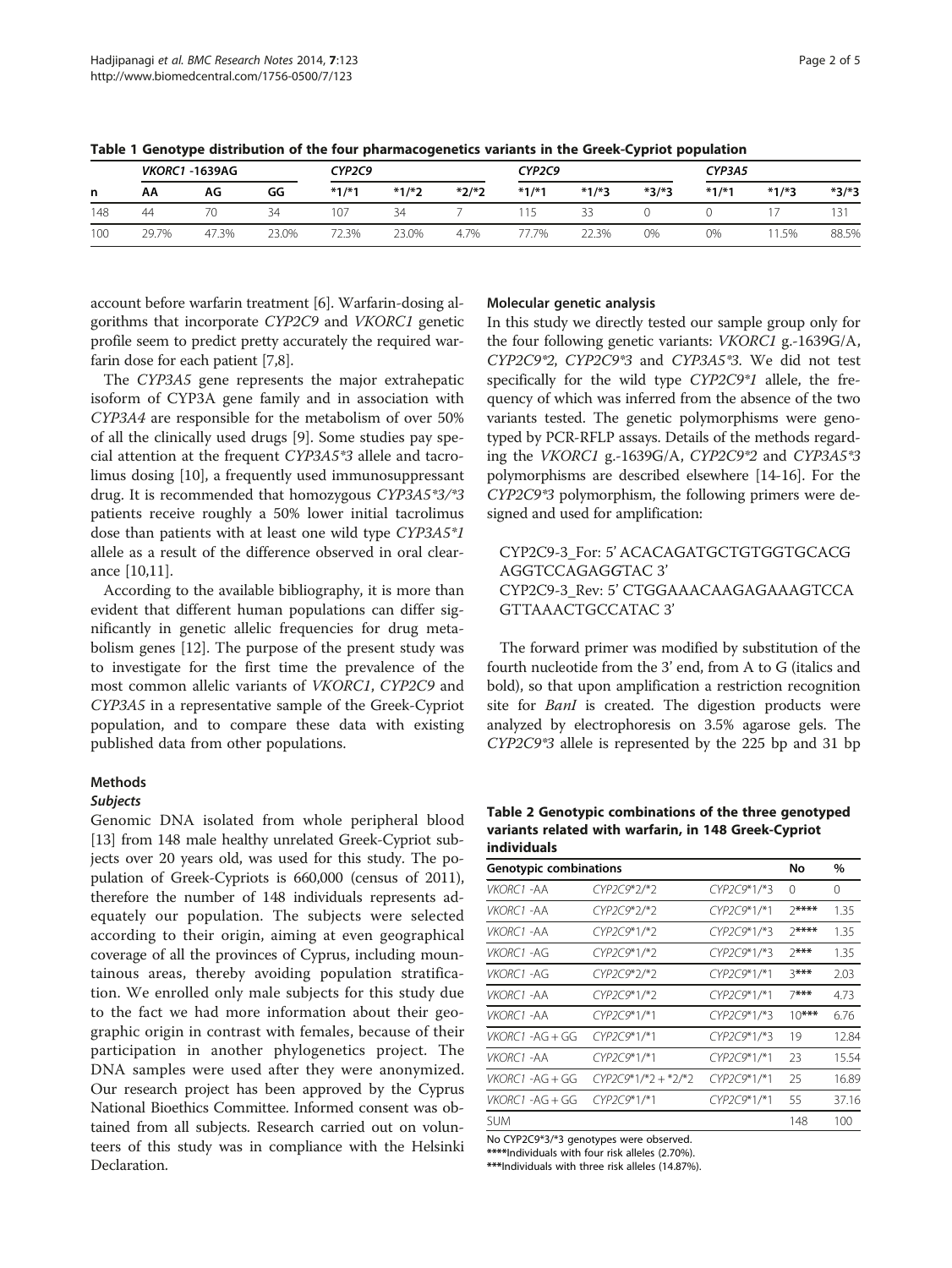<span id="page-2-0"></span>bands, whereas wild type allele is represented by the uncut 256 bp band.

## Statistical analysis

Comparison of population allele frequencies was performed through Pearson chi-square test, using SPSSv.15 statistical package (IBM, USA). The significance level, alpha, was set to 0.05. Hardy-Weinberg equilibrium was tested for all the analyzed polymorphisms through an Excel based application (Microsoft Office 2007).

## Results and discussion

Genotypic frequencies for the tested pharmacogenetics variants in our population are tabulated in Table [1.](#page-1-0) The genotypic frequencies for each variant are in Hardy-Weinberg equilibrium. All the tested Greek-Cypriots are carriers of the CYP3A5\*3 allele (no homozygous wildtype CYP3A5\*1/\*1 were found), which is responsible for reduced tacrolimus clearance, while 88.5% of them are homozygous CYP3A5\*3/\*3 (Table [1\)](#page-1-0). These frequencies are very similar with those for the Hellenic population in Greece and generally with those for the Caucasian population [\[12,17](#page-3-0)]. We paid special attention at genotypic combinations for the three genotyped warfarin related genes (Table [2\)](#page-1-0). We believe that clinicians in Cyprus have to take seriously into account that  $\sim$ 18% of the Greek-Cypriot population they serve are carriers of four or three risk alleles and about 50% carry at least two risk alleles, predisposing for bleeding after taking high warfarin doses. The combinatorial frequency of CYP2C9 and VKORC1 genotypes in the target population appears higher than expected based on individual genotypes, but we do not have

Table 3 Allele frequencies of the four studied pharmacogenetic variants in Cyprus and comparison with other populations

| Population group      | No of tested chromosomes | <b>VKORC1 -1639A</b> | CYP2C9*2      | CYP2C9*3      | CYP3A5*3      | Reference  |
|-----------------------|--------------------------|----------------------|---------------|---------------|---------------|------------|
| <b>Greek-Cypriots</b> | 296                      | 53.38%               | 16.20%        | 11.15%        | 94.26%        | This study |
| Nicosia               | 106                      | 62.26%               | 18.87%        | 9.43%         | 95.28%        |            |
| Limassol              | 52                       | 44.23%               | 19.23%        | 11.54%        | 96.15%        |            |
| Ammochostos           | 60                       | 51.67%               | 15.00%        | 15.00%        | 93.33%        |            |
| Larnaka               | 28                       | 50.00%               | 14.29%        | 7.14%         | 92.86%        |            |
| Pafos                 | 32                       | 50.00%               | 9.38%         | 9.38%         | 90.63%        |            |
| Kerynia               | 18                       | 44.44%               | 11.11%        | 16.67%        | 94.44%        |            |
| Caucasians            | 1362                     | 37.81%               |               |               |               | $[21]$     |
|                       |                          | (P < 0.001)          |               |               |               |            |
|                       | 3484                     |                      | 14.00%        | 6.40%         |               | $[12]$     |
|                       |                          |                      | $(P = 0.296)$ | $(P = 0.002)$ |               |            |
|                       | 284                      |                      |               |               | 95.50%        | $[12]$     |
|                       |                          |                      |               |               | $(P = 0.526)$ |            |
| Africans              | 736                      | 10.05%               |               |               |               | $[21]$     |
|                       |                          | (P < 0.001)          |               |               |               |            |
|                       | 1376                     |                      | 2.20%         | 1.80%         |               | $[12]$     |
|                       |                          |                      | (P < 0.0001)  | (P < 0.001)   |               |            |
|                       | 1330                     |                      |               |               | 31.80%        | $[12]$     |
|                       |                          |                      |               |               | (P < 0.001)   |            |
| Eastern Asians        | 1282                     | 91.03%               |               |               |               | $[21]$     |
|                       |                          | (P < 0.001)          |               |               |               |            |
|                       | 13284                    |                      | $< 0.1\%$     | 3.30%         |               | $[12]$     |
|                       |                          |                      | (P < 0.001)   | (P < 0.001)   |               |            |
|                       | 7658                     |                      |               |               | 76.10%        | $[12]$     |
|                       |                          |                      |               |               | (P < 0.001)   |            |
| Hellenes from Greece  | 656                      | 44.40%               |               |               |               | $[22]$     |
|                       |                          | $(P = 0.010)$        |               |               |               |            |
|                       | 566                      |                      | 12.90%        | 8.13%         | 94.35%        | $[17]$     |
|                       |                          |                      | $(P = 0.183)$ | $(P = 0.144)$ | $(P = 0.957)$ |            |

In parenthesis: p-value after comparison with the Greek-Cypriot frequencies.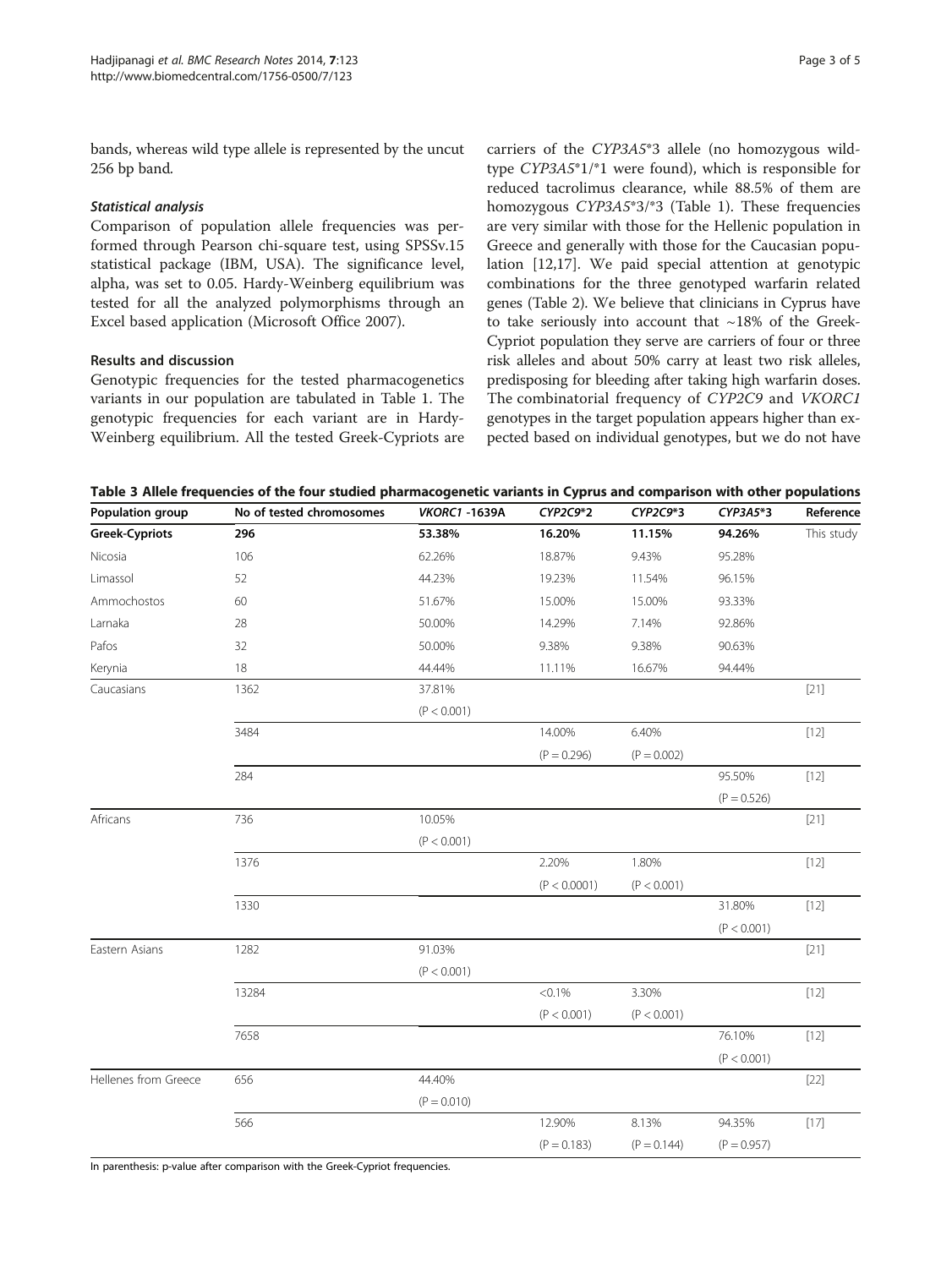<span id="page-3-0"></span>a convincing explanation for this. Individuals carrying six or five risk alleles were not detected. Interestingly, we found that 2.7% of subjects in our population sample are simultaneously carriers for the three tested variants (Table [2](#page-1-0)), a frequency that is exactly the same with what is reported in Jewish populations [18].

It has been proven that CYP2C9\*2 and \*3 cause a reduction in S-warfarin clearance (10-fold variation observed from CYP2C9\*11 to CYP2C9\*33) activity (\*1/\*1 > \* $1/*2 > *1/*3 > *2/*2 > *2/*3 > *3/*3$ . The effect of the CYP2C9\*3/\*3 genotype is the most severe one with clearance of S-warfarin being 10% of the wild type genotype [19]. *VKORC1* encoded enzyme interacts with warfarin, so the enzyme levels can affect sensitivity to warfarin. Jorgensen et al. [20], reviewed recently almost all the available bibliography and found that CYP2C9\*3 and VKORC1 variants are significant for warfarin dose determination for most ethnic populations [20]. Sconce et al. [7] showed clearly (giving also a useful algorithm for warfarin dose determination) that the three significant variants of the aforementioned genes have additive properties [7].

In conclusion, it is evident through population specific studies, like the one we present here, that pharmacogenetics allele frequencies can differ significantly in different sub-populations. The results of our study compare well to those of other Caucasian populations, but with some notable differences, like the increased frequency of the VKORC1-1639A allele (Table [3](#page-2-0)). Allele frequencies between the six provinces of Cyprus show high similarity (Table [3](#page-2-0)). We must have in mind that the Greek-Cypriot population used to be isolated and small, and therefore susceptible to migratory waves and genetic drift phenomena. Even comparing with the Greek population of Greece, that we are closely related (geographically and culturally), there are still some significant differences (Table [3](#page-2-0)). This fact underlines the necessity for population-specific allelic frequency studies, since these determinations can be helpful for the prescribing clinicians and their patients.

#### Competing interests

The authors declare that they have no competing interests.

#### Authors' contributions

CD and KV conceptualized the study, collected the samples, supervised genotyping and wrote the manuscript. KV performed the statistical analysis. DH performed most of the genotyping of this study and she categorized the data. SC genotyped the VKORC1 variant. All authors read and approved the final manuscript.

#### Acknowledgements

This research project was covered from internal University of Cyprus funds to CD (Chapter 3/311).

Received: 9 May 2013 Accepted: 1 March 2014 Published: 5 March 2014

#### References

- Ingelman-Sundberg M: Pharmacogenetics of cytochrome P450 and its applications in drug therapy: the past, present and future. Trends Pharmacol Sci 2004, 25:193–200.
- 2. Aithal GP, Day CP, Kesteven PJ, Daly AK: Association of polymorphisms in the cytochrome P450 CYP2C9 with warfarin dose requirement and risk of bleeding complications. Lancet 1999, 353:717–719.
- 3. Yuan HY, Chen JJ, Lee MT, Wung JC, Chen YF, Charng MJ, Lu MJ, Hung CR, Wei CY, Chen CH, Wu JY, Chen YT: A novel functional VKORC1 promoter polymorphism is associated with inter-individual and inter-ethnic differences in warfarin sensitivity. Hum Mol Genet 2005, 14:1745-1751
- 4. Lee CR, Goldstein JA, Pieper JA: Cytochrome P450 2C9 polymorphisms: a comprehensive review of the in-vitro and human data. Pharmacogenetics 2002, 12:251–263.
- Miners JO, Birkett DJ: Cytochrome P4502C9: an enzyme of major importance in human drug metabolism. Br J Clin Pharmacol 1998, 45:525-538.
- 6. Higashi MK, Veenstra DL, Kondo LM, Wittkowsky AK, Srinouanprachanh SL, Farin FM, Rettie AE: Association between CYP2C9 genetic variants and anticoagulation-related outcomes during warfarin therapy. JAMA 2002, 287:1690–1698.
- 7. Sconce EA, Khan TI, Wynne HA, Avery P, Monkhouse L, King BP, Wood P, Kesteven P, Daly AK, Kamali F: The impact of CYP2C9 and VKORC1 genetic polymorphism and patient characteristics upon warfarin dose requirements: proposal for a new dosing regimen. Blood 2005, 106:2329–2333.
- 8. Tham LS, Goh BC, Nafziger A, Guo JY, Wang LZ, Soong R, Lee SC: A warfarin-dosing model in Asians that uses single-nucleotide polymorphisms in vitamin K epoxide reductase complex and cytochrome P450 2C9. Clin Pharmacol Ther 2006, 80:346–355.
- 9. Lamba JK, Lin YS, Schuetz EG, Thummel KE: Genetic contribution to variable human CYP3A-mediated metabolism. Adv Drug Deliv Rev 2002, 54:1271–1294.
- 10. Barry A, Levine M: A systematic review of the effect of CYP3A5 genotype on the apparent oral clearance of tacrolimus in renal transplant recipients. Ther Drug Monit 2010, 32:708–714.
- 11. Kuehl P, Zhang J, Lin Y, Lamba J, Assem M, Schuetz J, Watkins PB, Daly A, Wrighton SA, Hall SD, Maurel P, Relling M, Brimer C, Yasuda K, Venkataramanan R, Strom S, Thummel K, Boguski MS, Schuetz E: Sequence diversity in CYP3A promoters and characterization of the genetic basis of polymorphic CYP3A5 expression. Nat Genet 2001, 27:383–391.
- 12. Kurose K, Sugiyama E, Saito Y: Population differences in major functional polymorphisms of pharmacokinetics/pharmacodynamics-related genes in Eastern Asians and Europeans: implications in the clinical trials for novel drug development. Drug Metab Pharmacokinet 2012, 27:9–54.
- 13. Miller SA, Dykes DD, Polesky HF: A simple salting out procedure for extracting DNA from human nucleated cells. Nucleic Acids Res 1988, 16:1215.
- 14. Montes R, Ruiz de Gaona E, Martinez-Gonzalez MA, Alberca I, Hermida J: The c.-1639G > A polymorphism of the VKORC1 gene is a major determinant of the response to acenocoumarol in anticoagulated patients. Br J Haematol 2006, 133:183–187.
- 15. Bae JW, Kim HK, Kim JH, Yang SI, Kim MJ, Jang CG, Park YS, Lee SY: Allele and genotype frequencies of CYP2C9 in a Korean population. Br J Clin Pharmacol 2005, 60:418–422.
- 16. Katsakiori PF, Papapetrou EP, Goumenos DS, Nikiforidis GC, Flordellis CS: Tacrolimus and 3-hydroxy-3-methylglutaryl-coenzyme A reductase inhibitors: An interaction study in CYP3A5 non-expressors, renal transplant recipients. Indian J Pharmacol 2011, 43:385–388.
- 17. Arvanitidis K, Ragia G, Iordanidou M, Kyriaki S, Xanthi A, Tavridou A, Manolopoulos VG: Genetic polymorphisms of drug-metabolizing enzymes CYP2D6, CYP2C9, CYP2C19 and CYP3A5 in the Greek population. Fundam Clin Pharmacol 2007, 21:419–426.
- 18. Scott SA, Edelmann L, Kornreich R, Desnick RJ: Warfarin pharmacogenetics: CYP2C9 and VKORC1 genotypes predict different sensitivity and resistance frequencies in the Ashkenazi and Sephardi Jewish populations. Am J Hum Genet 2008, 82:495–500.
- 19. Scordo MG, Pengo V, Spina E, Dahl ML, Gusella M, Padrini R: Influence of CYP2C9 and CYP2C19 genetic polymorphisms on warfarin maintenance dose and metabolic clearance. Clin Pharmacol Ther 2002, 72:702–710.
- 20. Jorgensen AL, FitzGerald RJ, Oyee J, Pirmohamed M, Williamson PR: Influence of CYP2C9 and VKORC1 on patient response to warfarin: a systematic review and meta-analysis. PLoS One 2012, 7:e44064.